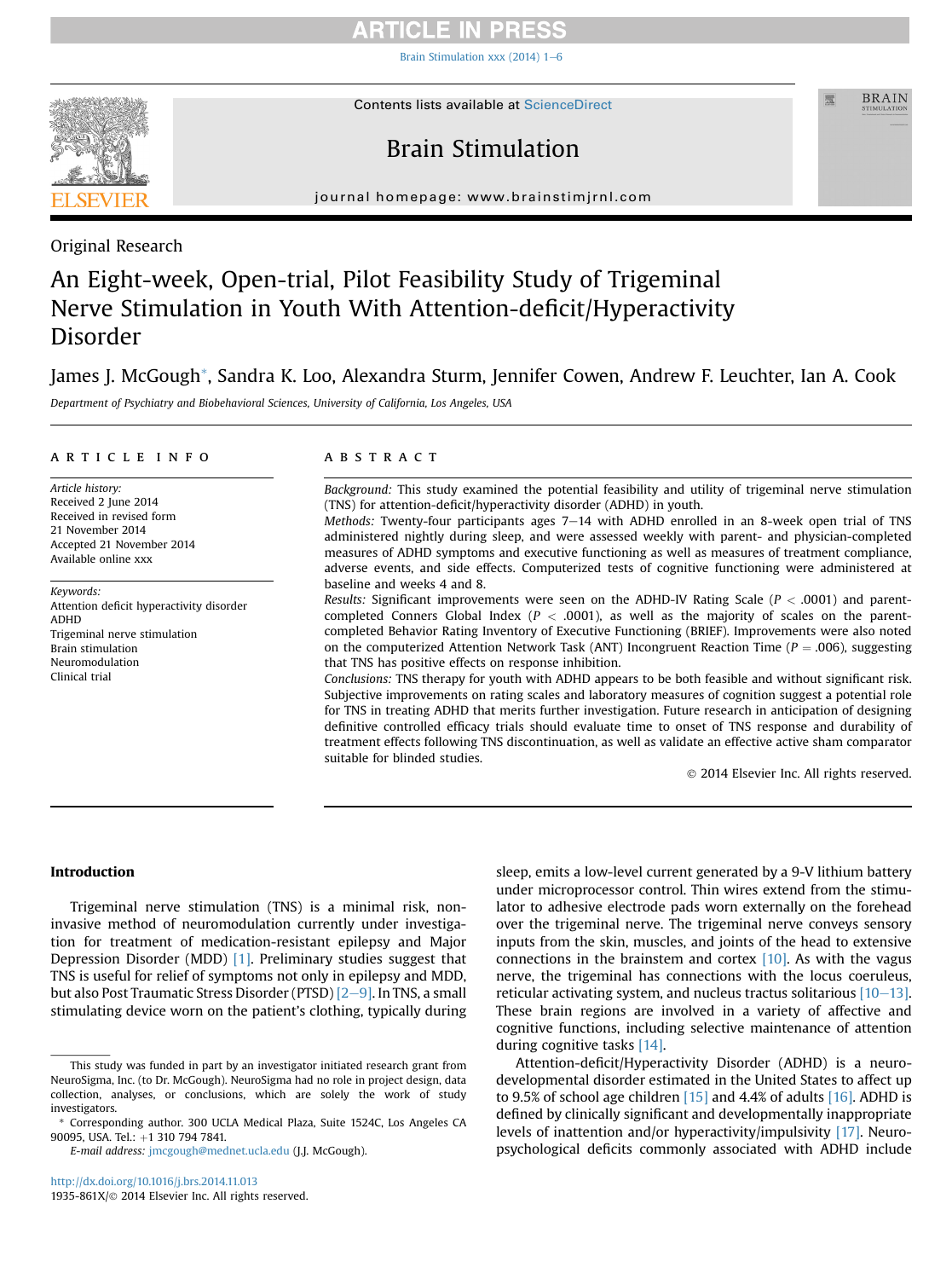### **RTICLE IN PRESS**

2 J.J. McGough et al. / Brain Stimulation xxx (2014) 1–6

those associated with executive functioning, particularly in reaction time variability and the acquisition of cortical, top-down processes of attention regulation and executive control  $[18-20]$  $[18-20]$ . Several findings from studies of TNS for depression suggest a potential role in ADHD treatment. First, item-analysis of mood disorder rating scales indicated that TNS is associated with selective improvements in concentration and attention (Ian Cook, personal communication). Second, positron emission tomography (PET) revealed that acute administration of TNS activates several brain regions implicated in ADHD and executive function, notably the anterior cingulate cortex (ACC), inferior frontal gyrus, medial and middle frontal gyri, and the parietotemporal cortex [\[21\]](#page-4-0). Third, TNS had been extremely well tolerated in adult studies with virtually no associated adverse events, suggesting that the modality is suitable for pediatric testing [\[1\].](#page-4-0)

The current report represents the first clinical trial of TNS in children and adolescents and the first to assess potential effects of TNS on ADHD. The study was primarily initiated to determine if ADHD-affected youth would successfully comply with TNS procedures and to evaluate the preliminary feasibility of conducting TNS research in this population. The primary study aim was to assess TNS compliance rates in ADHD-diagnosed youth over an 8 week open trial. Secondary aims were to estimate 1) the potential effects of TNS on ADHD behavioral symptoms, 2) the potential effects of TNS on cognition and executive functioning, 3) potential effects of TNS on sleep, and 4) initial side effect and adverse event frequencies in this pilot sample.

#### **Methods**

#### Participants

Male and female youth ages  $7-14$  years with DSM-IV ADHD as assessed with the Kiddie Schedule for Affective Disorders and Schizophrenia (KSADS) [\[22\]](#page-4-0) and confirmed by clinical interview were eligible for participation. Additional inclusion criteria were 1) minimum baseline scores of 12 on both the inattentive and hyperactive/impulsive subscales of the investigator completed Parent ADHD-IV Rating Scale (ADHD-RS) [\[23\],](#page-5-0) 2) a baseline Clinical Global Impression–Severity (CGI-S) rating  $\geq 4$  [\[24\];](#page-5-0) 3) no current use of medication with CNS effects, and 4) a parent able and willing to complete all required ratings and monitor proper use of the TNS device. Exclusion criteria were: 1) levels of ADHD-related impairment that required immediate medication management, 2) current diagnoses of pervasive developmental or depressive disorders, 3) current suicidality, and 4) lifetime histories of psychosis, mania, or seizure disorder. Prior to initiation of study procedures, potential participants and at least one parent received thorough verbal and written descriptions of study requirements and provided written permission and assent as approved by the UCLA Institutional Review Board (IRB). This trial was registered with [ClinicalTrials.gov](http://ClinicalTrials.gov) (NCT01388530).

#### Trial design

The study was an 8-week, open, pilot investigation of TNS for ADHD-affected youth. After eligibility determination, participants completed baseline measures of behavioral symptoms, executive functioning, and cognition. Participants and parents received instruction on proper electrode placement and stimulator operation, so that TNS could be correctly provided at home. TNS was administered nightly during sleep for the 8-week trial. Participants and parents completed weekly ratings of compliance, side effects, and behavioral symptoms. Visits at weeks 4 and 8 included repeated laboratory assessments of executive functioning and cognition. Study staff were free to provide parents and participants with supportive counseling as indicated, but evidence-based psychosocial treatments for ADHD, such as behavioral parent management and social skills treatment, were not allowed for the duration of the 8-week trial.

#### TNS intervention

TNS procedures were based on previous work in epilepsy  $[3-6]$  $[3-6]$  $[3-6]$ and adult depression  $[7-9]$  $[7-9]$ . The EMS7500 Stimulator (TENS Products, Inc. Granby, CO) generated an electrical current set by established parameters based on these previous investigations: 120-Hz repetition frequency, with 250-us pulse width, and a duty cycle of 30 s on/30 s off. The stimulator was worn on the child's pajamas or t-shirt and attached with thin wires to disposable, silver-gel, selfadhesive electrodes (NeuroSigma, Inc., Los Angeles, CA). Parents applied electrodes to their child's forehead to provide bilateral stimulation of the  $V_1$  branches of the trigeminal nerve for  $7-9$  h each night. Stimulator current settings between 2 and 4 (range: 0-10 units) were based on initial titration at the baseline visit, which identified a perceptible stimulation level that was below the participant's subjective level of discomfort. Power was provided by 9-V lithium medical-grade batteries (Everyready Energizer L522, Energizer, St. Louis, MO), which were recharged and replaced every other day.

#### Study outcomes

Treatment adherence was measured daily with a parentcompleted TNS compliance diary and weekly by clinical interviews conducted at study visits. The primary ADHD behavioral symptom outcome established a priori was the Investigator Completed Parent ADHD-RS [\[23\]](#page-5-0), completed at baseline, week 4, and week 8. Other weekly behavioral ratings obtained included an investigator-completed Clinical Global Impression-Improvement (GCI-I) Scale [\[24\],](#page-5-0) and the parent-completed Conners Global Index [\[25\]](#page-5-0) and Children's Sleep Habits Questionnaire (CSHQ) [\[26\]](#page-5-0). Computer-based cognitive measures conducted at baseline, week 4, and week 8 included the Attentional Network Task (ANT) [\[27\]](#page-5-0) to assess cued reaction time, and Spatial Working Memory [\[27\]](#page-5-0), the spatial version of the Sternberg delayed match to sample task, to assess working memory [\[28\].](#page-5-0) Other measures collected at baseline, week 4, and week 8 included the parent-competed Behavior Rating of Executive Functioning (BRIEF) [\[29\]](#page-5-0) and Multidimensional Anxi-ety Scale for Children (MASC) [\[30\]](#page-5-0), and participant-completed Children's Depression Inventory (CDI) [\[31\].](#page-5-0) Potential side effects and adverse events were assessed with weekly parent-completed Side Effect Ratings Scales and open-ended Adverse Event Inquiries with parents conducted by study investigators.

#### Statistical analyses

Descriptive statistics were derived for participant characteristics. Participation rates and treatment compliance were determined based on all participants deemed eligible at screening. The safety population included all participants with at least one night's exposure to TNS. The treatment population included all participants with outcomes data at week 4, the first post-baseline point at which primary behavioral and cognitive outcomes were obtained. Behavioral and cognitive measures were assessed for change over time with the general linear mixed model using PROC MIXED (SAS Version 9.2), which automatically handles missing observations. All tests were two-tailed, with an a priori significance level of  $P < .05$ . Due to the exploratory nature of this pilot investigation, no corrections were made for multiple testing.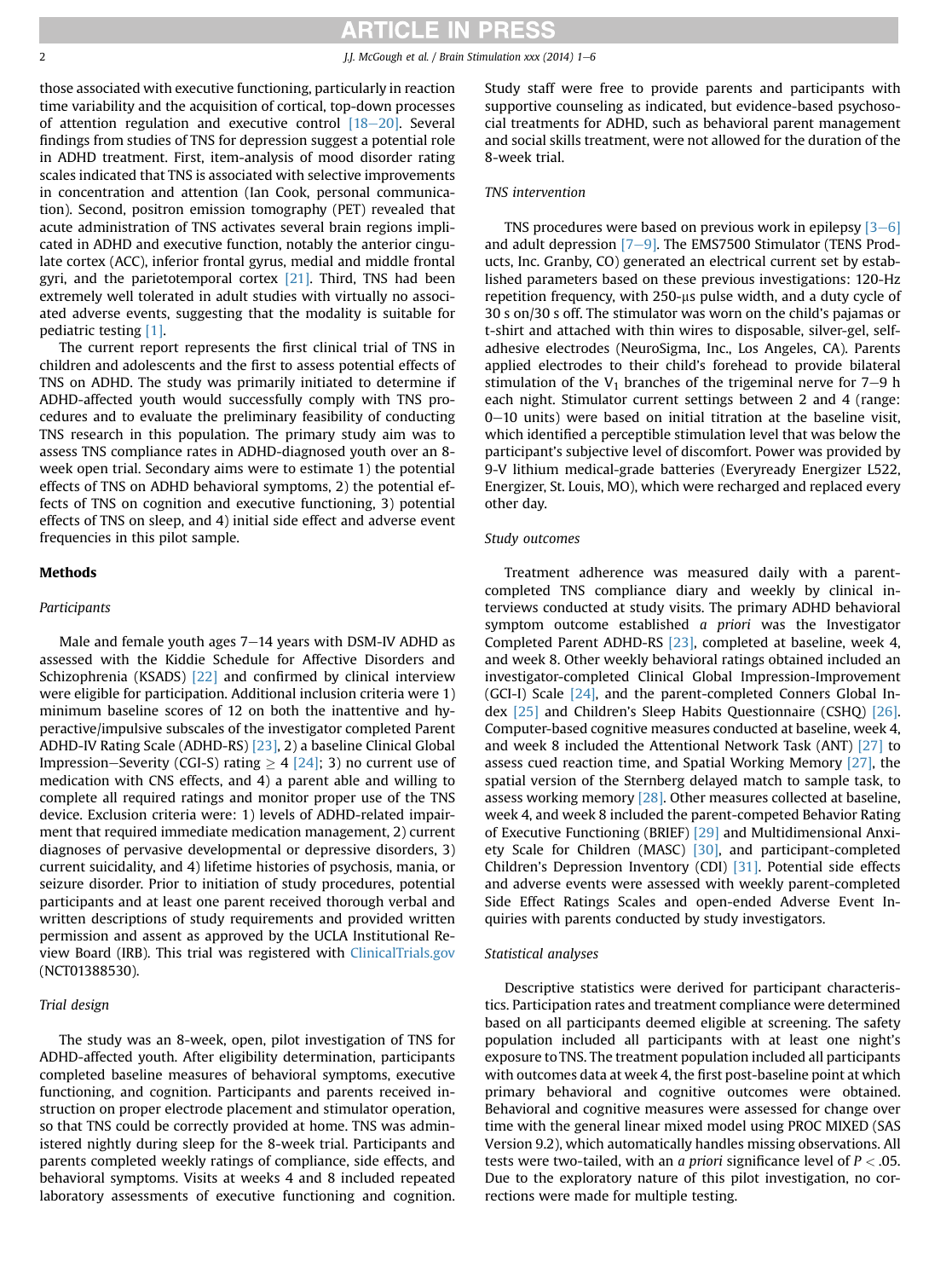*J.J. McGough et al.* / Brain Stimulation  $xxx$  (2014) 1–6  $3$ 





#### Results

Of 29 individuals screened,  $N = 25$  were eligible for participation. One participant withdrew consent for personal reasons prior to beginning TNS.  $N = 24$  initiated TNS and were included in our assessment of treatment compliance and protocol adherence. Two participants were lost to follow-up prior to Visit 4 outcome assessments, one each at Visits 2 and 3. Reasons for these dropouts are not known. Visit 4 outcomes data were available in  $N = 22$ participants. One participant was lost to follow-up for unknown reasons after Visit 6, leaving a final study sample size of  $N = 21$ participants who completed 8 weeks treatment.

Participants were 92% male. Mean (SD) age was 10.3 (2.1), range 7 $-14$  years; mean (SD) full scale IQ was 100.7 (12.7), range 75 $-127$ . The sample was 75% white, 13% African American, 13% Asian, and 46% Hispanic. ADHD subtypes were 88% combined, 8% inattentive, and 4% hyperactive/impulsive. Comorbid oppositional defiant disorder was present in 46%.

There was 100% nightly treatment compliance for participants who remained in the study, based on daily treatment diaries. There were no reported difficulties with acceptance or implementation of TNS therapy. Participants showed small but significant increases in height ( $F = 2.52$ , df = 8/81, P = .02), weight ( $F = 2.74$ , df = 8/81,

 $P = .01$ ), and pulse ( $F = 2.67$ , df = 8/81,  $P = .01$ ), but no changes in blood pressure ( $F = 1.1$  systolic and diastolic, df = 8/81, P = .4) over the 8-week treatment course. Robust improvements were seen on both the investigator

completed ADHD-RS and parent-completed Conners Global Index (Fig. 1). Improvements on the ADHD-RS were evident for both the Inattentive ( $F = 30.25$ , df = 2/40,  $P < .0001$ ) and Hyperactive/ Impulsive ( $F = 30.31$ , df = 2/40,  $P < .0001$ ) subscales. On the CGI-I, 64% met response criteria (improved or very much improved) at Week 4, and 71% met these criteria at Week 8. Although participants did not meet categorical diagnoses of depressive diagnoses, significant improvements over the 8-week study were noted on dimensional CDI scores ( $F = 3.40$ , df = 2/38, P = .04). There were no apparent changes in self-reported anxiety as indicated by changes in MASC scores ( $P = .82$ ).

Robust improvements in parent-reported executive functioning were found in 7 of 11 BRIEF subscales (Table 1). On cognitive outcomes, there was a significant decrease in ANT Incongruent Reaction Time ( $P = .006$ ), while changes on SDRT Block 2 Accuracy approached significance (Table 2). Significant improvements were detected on the CSHQ for Sleep Anxiety, Total Bedtime Problems, and Total Sleep Problems, while other subscales remained unchanged ([Table 3\)](#page-3-0).

| Table 1                                                                                  |  |
|------------------------------------------------------------------------------------------|--|
| Behavior rating inventory of executive functioning (BRIEF) – parent report ( $N = 22$ ). |  |

| Scale (T score)        | Study week least square means |        |        |      |      |         |
|------------------------|-------------------------------|--------|--------|------|------|---------|
|                        | <b>Baseline</b>               | Week 4 | Week 8 | F    | df   | P value |
| Inhibit                | 69.4                          | 64.9   | 62.4   | 6.52 | 2/40 | .004    |
| Shift                  | 62.1                          | 60.0   | 56.8   | 1.68 | 2/40 | .20     |
| Emotional control      | 59.0                          | 55.6   | 53.7   | 1.94 | 2/40 | .16     |
| <b>BRI</b> index       | 65.5                          | 61.8   | 59.0   | 3.83 | 2/40 | .03     |
| Initiate               | 64.7                          | 61.9   | 59.6   | 2.60 | 2/40 | .09     |
| Working memory         | 70.0                          | 65.8   | 63.0   | 9.67 | 2/40 | .0004   |
| Plan/organize          | 69.3                          | 64.2   | 64.0   | 6.25 | 2/40 | .004    |
| Organization materials | 57.7                          | 55.5   | 54.1   | 2.46 | 2/40 | .10     |
| Monitor                | 67.2                          | 62.4   | 60.1   | 6.94 | 2/40 | .003    |
| MI index               | 69.0                          | 64.2   | 61.7   | 8.57 | 2/40 | .0008   |
| Global exec composite  | 69.2                          | 64.2   | 61.5   | 7.31 | 2/40 | .002    |

| Table 2                          |  |
|----------------------------------|--|
| Cognitive outcomes ( $N = 22$ ). |  |

| Measure                       | Least square means |       |                          |      |                |         |
|-------------------------------|--------------------|-------|--------------------------|------|----------------|---------|
|                               |                    |       | Baseline Week 4 Week 8 F |      | df             | P value |
| ANT neutral reaction time     | 745.6              | 733.8 | 751.5                    |      | .32 2/37 NS    |         |
| ANT neutral accuracy          | 87.6               | 86.6  | 88.7                     |      | .53 2/37 NS    |         |
| ANT congruent reaction time   | 786.3              | 745.8 | 773.8                    |      | 2.14 2/37 NS   |         |
| ANT congruent accuracy        | 89.3               | 86.6  | 89.0                     |      | 1.49 2/37 NS   |         |
| ANT incongruent reaction time | 902.0              | 835.0 | 823.4                    |      | 5.93 2/37 .006 |         |
| ANT incongruent accuracy      | 82.1               | 79.7  | 84.8                     |      | 1.96 2/37 NS   |         |
| SDRT block 1 accuracy         | 71.8               | 70.9  | 71.0                     |      | .12 2/37 NS    |         |
| SDRT block 1 reaction time    | 1300               | 1308  | 1255                     |      | .33 2/35 NS    |         |
| SDRT block 2 accuracy         | 72.2               | 67.2  | 69.8                     |      | 2.70 2/37      | .08     |
| SDRT block 2 reaction time    | 1409               | 1301  | 1321                     | 1.57 | 2/35           | NS      |

ANT - Attentional Network Task; SDRT - Spatial Working Memory.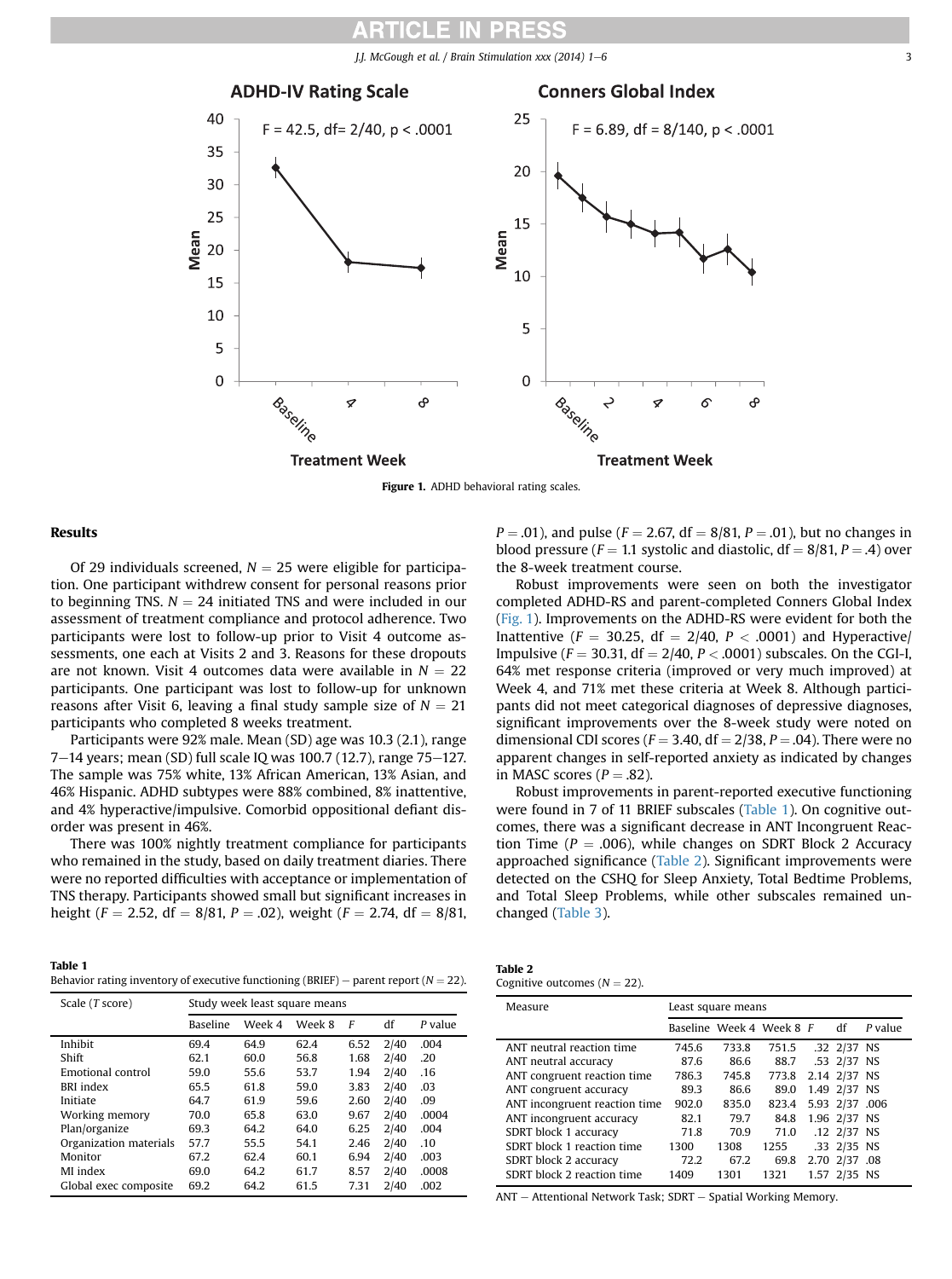### **ARTICLE IN PRESS**

<span id="page-3-0"></span>4 J.J. McGough et al. / Brain Stimulation xxx (2014) 1-6

#### Table 3 Children's Sleep Habits Questionnaire (CSHQ) ( $N = 22$ ).

| Subscale |                                   | F    | df   | P value  |
|----------|-----------------------------------|------|------|----------|
|          | Bedtime resistance                | 1.35 | 9/81 | .23      |
| 2        | Sleep onset delay                 | .41  | 9/81 | .93      |
| 3        | Sleep duration                    | 1.06 | 9/81 | .40      |
| 4        | Sleep anxiety                     | 2.27 | 9/81 | .03      |
| 5        | Night wakings                     | .71  | 9/81 | .70      |
| 6        | Parasomnias                       | .92  | 9/81 | .51      |
| 7        | Disordered breathing              | .91  | 9/81 | .91      |
| 8        | Daytime sleepiness                | .53  | 9/81 | .85      |
|          | Total bedtime problems            | 7.38 | 9/81 | < .0001  |
|          | Total sleep behavior problems     | 1.98 | 9/79 | .05      |
|          | Total problems daytime sleepiness | 1.48 | 9/79 | .17      |
|          | Total sleep problems              | 4.58 | 9/79 | < 0.0001 |

TNS was well tolerated. No participants left the study due to adverse events (AEs) or other side effects. A total of 13 AEs were spontaneously elicited over the 8 weeks (Table 4). Of these, only two (eye twitching and headache) were deemed potentially related to treatment. Eye twitching, which occurred during active stimulation, resolved with alternative placement of forehead electrodes. Headaches were reported by two subjects on one occasion each, and resolved without further intervention. Side effects rated "moderate" or "severe" on the Side Effects Rating Scale and reported at least once by at least 5% of participants are summarized in Table 5.

#### Discussion

This study supports the feasibility of conducting TNS research in children and adolescents, and suggests a potential role for TNS as a treatment for ADHD. TNS was well accepted by patients and families, treatment compliance was high, and there were no clinically meaningful side effects or adverse events. These safety findings are consistent with previous adult studies for depression and epilepsy. Study data suggest that TNS is safe, minimal risk, and suitable for additional testing in pediatric age groups.

Dramatic reductions in ADHD symptoms, demonstrated by the ADHD-RS and Conners Global Index, are consistent with improvements in attention and concentration previously described in studies of TNS in epilepsy and adult depression [\[1,7\]](#page-4-0). Inattentive and hyperactive/impulsive ADHD subscales had comparable levels of change. These improvements were evident within the initial weeks of treatment. Results on the majority of subscales from the parent-completed BRIEF, a well-validated and frequently used measure of executive functioning also suggested significant TNS benefits, with the largest effect seen for Working Memory. One limitation of this study is that open trials of non-medication ADHD therapies have been reported often to yield positive outcomes,

|--|--|

Spontaneously reported adverse events ( $N = 24$ ).

| Event           | Total# | Related/<br>possibly<br>related | Unrelated |
|-----------------|--------|---------------------------------|-----------|
| Asthma          |        | n                               |           |
| Eye twitch      |        |                                 |           |
| Gagging         |        |                                 |           |
| Headache        | 4      |                                 |           |
| Inguinal hernia |        |                                 |           |
| Congestion      |        |                                 |           |
| Sore throat     |        |                                 |           |
| Swallowed tack  |        |                                 |           |
| Tingles in head |        |                                 |           |
|                 |        |                                 |           |

#### Table 5

| Moderate and severe side effects occurring in >5% of participants ( $N = 24$ ) based on |  |
|-----------------------------------------------------------------------------------------|--|
| side effects rating scale $(N = 24)$ .                                                  |  |

| Side effect                        | % Reporting |
|------------------------------------|-------------|
| Trouble sleeping                   | 29          |
| <b>Nightmares</b>                  | 21          |
| Feeling drowsy                     | 21          |
| Feeling nervous                    | 58          |
| Weakness or fatigue                | 21          |
| Irritable                          | 42          |
| Poor memory <sup>a</sup>           | 46          |
| Trouble concentrating <sup>a</sup> | 92          |
| Feeling strange or unreal          | 8           |
| Headache                           | 13          |
| Stuffy nose                        | 24          |
| <b>Drooling</b>                    | 8           |
| Muscle twitch                      | 8           |
| Trouble sitting still <sup>a</sup> | 71          |
| Poor concentration <sup>a</sup>    | 71          |
| Slurred speech                     | 8           |
| Stomach discomfort                 | 8           |
| Excess sweating                    | 8           |
| Weight gain                        | 8           |
| Diminished mental acuity/sharpness | 13          |
| Difficulty finding words           | 8           |
| Apathy/emotional indifference      | 13          |

 $\overline{a}$  ADHD symptoms.

particularly when individual who rate symptoms are highly invested in treatment outcomes [\[32\]](#page-5-0). Claims for efficacy of TNS as an ADHD treatment will require well-controlled trials conducted under blinded conditions. Nonetheless, this current report supports the feasibility of additional research on TNS in youth for ADHD and provides justification for the design and implementation of definitive efficacy studies.

Although obtained in an uncontrolled trial, the positive changes detected on laboratory measures of executive functioning are apt to be less affected by participant expectations and parental or investigator bias in assessing treatment effects. Robust effects on the computer administered ANT suggest that TNS has positive effects on response inhibition, with a significant decrease in the reaction time required to respond correctly to the ANT incongruent flanker condition. Specifically, this result suggests that, over the course of TNS treatment, the speed of the inhibitory process became faster and more efficient. Prior neuroimaging studies using the ANT have found that successful performance on this task is associated with ACC activation [\[33\].](#page-5-0) The putative impact of TNS on the ACC seen in this study is consistent with earlier PET findings in adults with depression suggesting that TNS has functional benefits in specific brain regions [\[21\].](#page-4-0)

As a hypothesis-generating pilot study, we chose not to adjust for multiple testing of outcome variables. Notwithstanding, the level of significance associated with changes on the ANT would survive Bonferroni correction based on 6 ANT subtests ( $P < .008$ ) and is likely to represent a true treatment effect. ANT incongruent reaction time is a primary measure of response inhibition, whereas other ANT subtests reflect other processes related to processing speed and arousal. Significant changes on this one ANT subtest might well represent specific treatment effects on inhibitory functions that are not measured by other subtests. It is less certain that the trend finding on SDRT working memory, which would not survive statistical correction for multiple tests, similarly represents specific treatment effects on working memory or a false-positive result in a small sample.

Based on these and earlier findings, it is possible to hypothesize about the specific mechanisms of action that mediate between TNS and changes in neural circuit activity. It is well established that the trigeminal system projects into the neocortex, including the ACC,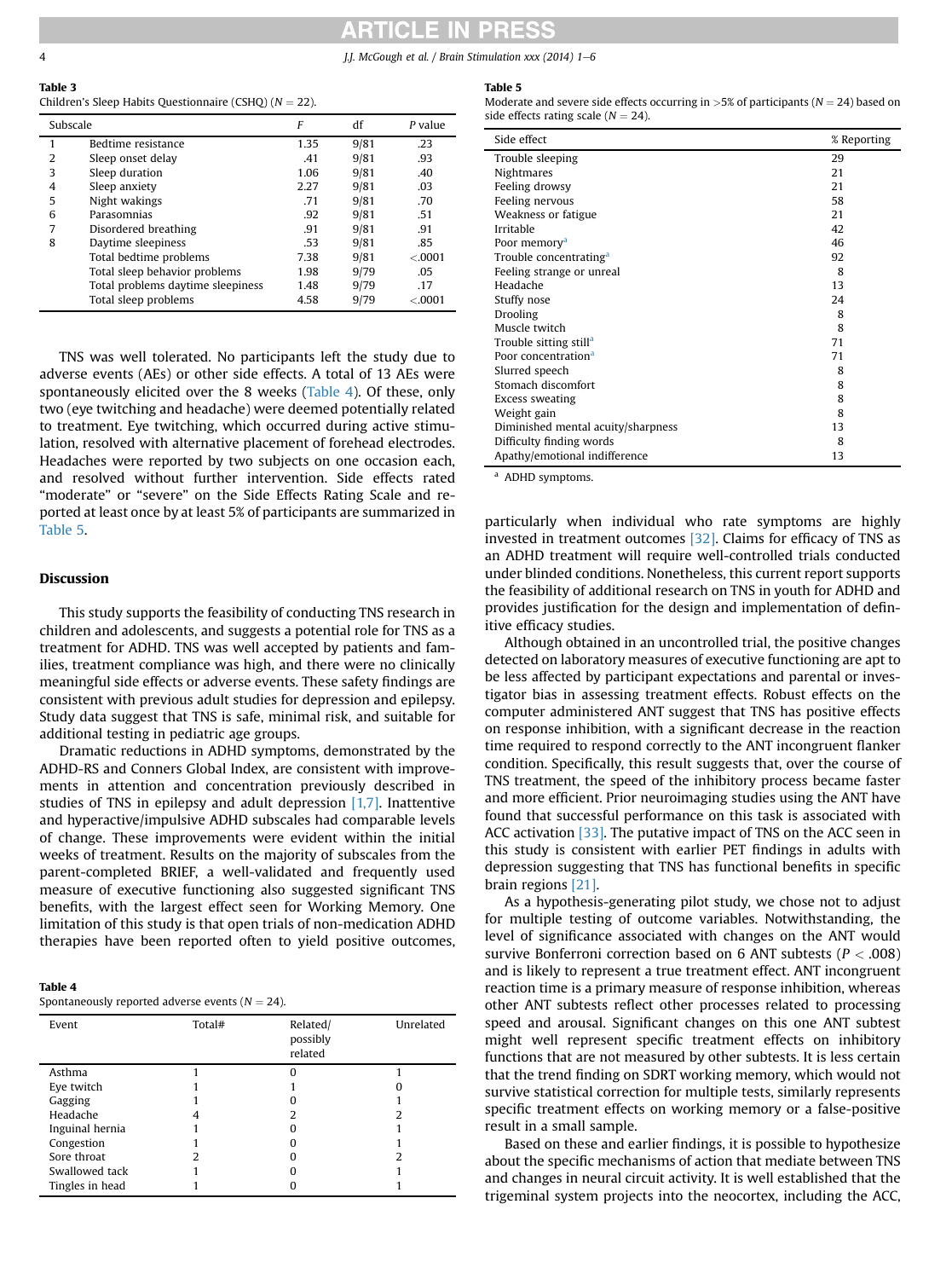<span id="page-4-0"></span>hippocampus, amygdala, thalamus, raphe nuclei, and locus coeruleus [\[34\]](#page-5-0). PET data showed engagement of frontoparietal structures following 60 s of TNS exposure with significant increases in regional cerebral blood flow in the anterior cingulate gyrus (bilateral BA 32, 24) and medial/middle frontal gyri of the dorsolateral prefrontal cortex (right BA 6, 8, 45, 46), as well as the inferior frontal gyrus (left BA 44, 6, 22) and parietotemporal cortex (bilateral BA 39, 40) [21]. Results from the current study suggest that TNS exhibits a mechanism of action that might target areas (i.e. frontal and ACC regions) known to be underactive in ADHD [\[35\]](#page-5-0). Confirmation of this hypothesis awaits future investigation.

One of the most surprising and compelling findings from the current study was the dramatic improvement detected in several CSHQ subscales that suggests positive TNS benefits on sleep-related anxiety as well as total sleep and bedtime related problems. Improvement in some, but not all, subscales argues against a placebo-driven response, which would be more likely to yield positive changes across the entire instrument. Sleep disturbance is a common symptom that cuts across many child and adolescent psychiatric disorders. Chronic sleep difficulties are particularly problematic in individuals diagnosed with ADHD, autism spectrum disorder, anxiety, and mood disorders. This study should provide the basis for further investigations of the potential utility of TNS as a non-medication therapy for chronic sleep problems.

Also encouraging were the significant improvements in selfreported mood quantified by CDI scores, despite the absence of categorical mood disorders in study participants. The potential mood-enhancing effects of TNS seen in this trial are consistent with emerging results from studies of TNS in epilepsy [5] and adult major depression  $[7-9]$ . The possibility that TNS affects identifiable brain circuits and leads to positive changes on dimensions of attention, mood, and sleep quality provides a basis for future investigations that are consistent with research priorities consistent with National Institute of Mental Health (NIMH) Research Domain Criteria (RDoC) [\[36\].](#page-5-0) Emerging evidence suggests that TNS might prove to be an effective individual or adjunctive treatment for a range of psychopathology.

Several aspects of potential TNS effects on ADHD and associated changes in brain functioning merit further investigation prior to the design and implementation of large-scale efficacy trials. First, validation of an active "sham" TNS treatment is a prerequisite for definitive investigations. Many studies of non-medication ADHD treatments have provided false-positive results due to inadequate blinding of control conditions [\[32\]](#page-5-0). Ideally, a "sham" intervention should be identical in all ways to the active intervention with the exception that the device emits no level of stimulation. Attempts to validate a sham intervention in anticipation of definitive controlled trials should include some mechanism to assess whether or not participants are able to guess their correct study assignment. Second, additional work should determine precisely the time-to-onset of treatment effects after initiation of nightly TNS therapy, as well as the durability of treatment effects once TNS is discontinued. Given the current study design, in which the primary behavioral and cognitive outcomes were not collected until the fourth week of treatment, we are unable to assess the duration of TNS required before treatment benefits are evident. This information is critical for determining of the optimal length of larger studies. Finally, further studies that utilize expanded neurocognitive test batteries and brain imaging methods such as electroencephalography are warranted to better characterize the nature of TNS effects on neural circuits and related dimensions of behavior and executive functioning. A mechanistic understanding of these effects is likely not only to inform on the potential of TNS for ADHD, but might also lead to the application of TNS for other brain-based behavioral conditions.

This study has several additional limitations. The small sample size increases the chance of Type II error due to insufficient power to detect real but small treatment effects. This difficulty would be addressed in a properly controlled and powered trial. Similarly, while it is critical to understand if TNS exerts direct effects on ADHD symptoms or indirect effects through potential treatment moderators, such as the presence of comorbid conditions, changes in sleep, mood symptoms, etc., the small sample size precludes this level of analysis. Finally, although all existing evidence suggests that TNS carries minimal risk, identification of significant but infrequent risks will require long-term courses of treatment in much larger patient samples.

#### References

- [1] [DeGiorgio CM, Fanselow EE, Schrader LM, Cook IA. Trigeminal nerve stimu](http://refhub.elsevier.com/S1935-861X(14)00388-X/sref1)[lation: seminal animal and human studies for epilepsy and depression. Neu](http://refhub.elsevier.com/S1935-861X(14)00388-X/sref1)[rosurg Clin N Am 2011;22:449](http://refhub.elsevier.com/S1935-861X(14)00388-X/sref1)-[56.](http://refhub.elsevier.com/S1935-861X(14)00388-X/sref1)
- [2] Fanselow EE, Reid AP, Nicolelis MA, Reduction of pentylenetetrazole-induced [seizure activity in awake rats by seizure-triggered trigeminal nerve stimula](http://refhub.elsevier.com/S1935-861X(14)00388-X/sref2)[tion. J Neurosci 2000;20:8160](http://refhub.elsevier.com/S1935-861X(14)00388-X/sref2)-[8](http://refhub.elsevier.com/S1935-861X(14)00388-X/sref2).
- [3] [DeGiorgio CM, Shewmon DA, Whitehurst T. Trigeminal nerve stimulation for](http://refhub.elsevier.com/S1935-861X(14)00388-X/sref3) epilepsy. Neurology  $2003;61:421-2$  $2003;61:421-2$ .
- [4] [DeGiorgio CM, Shewmon A, Murray D, Whitehurst T. Pilot study of trigeminal](http://refhub.elsevier.com/S1935-861X(14)00388-X/sref4) [nerve stimulation \(TNS\) for epilepsy: a proof-of-concept trial. Epilepsia](http://refhub.elsevier.com/S1935-861X(14)00388-X/sref4) 2006:47:1213-[5](http://refhub.elsevier.com/S1935-861X(14)00388-X/sref4)
- [5] [DeGiorgio CM, Murray D, Markovic D, Whitehurst T. Trigeminal nerve stim](http://refhub.elsevier.com/S1935-861X(14)00388-X/sref5)[ulation for epilepsy: long-term feasibility and ef](http://refhub.elsevier.com/S1935-861X(14)00388-X/sref5)ficacy. Neurology [2009;72:936](http://refhub.elsevier.com/S1935-861X(14)00388-X/sref5)-[8.](http://refhub.elsevier.com/S1935-861X(14)00388-X/sref5)
- [6] [DeGiorgio CM, Soss J, Cook IA, et al. Randomized controlled trial of trigeminal](http://refhub.elsevier.com/S1935-861X(14)00388-X/sref6) [nerve stimulation for drug-resistant epilepsy. Neurology 2013;80:786](http://refhub.elsevier.com/S1935-861X(14)00388-X/sref6)-[91](http://refhub.elsevier.com/S1935-861X(14)00388-X/sref6).
- [7] [Schrader LM, Mook IA, Miller PR, Maremont ER, DeGiorgio CM. Trigeminal](http://refhub.elsevier.com/S1935-861X(14)00388-X/sref7) [nerve stimulation in major depressive disorder:](http://refhub.elsevier.com/S1935-861X(14)00388-X/sref7) first proof of concept in an [open pilot trial. Epilepsy Behav 2011;22:475](http://refhub.elsevier.com/S1935-861X(14)00388-X/sref7)-[8](http://refhub.elsevier.com/S1935-861X(14)00388-X/sref7).
- [8] [Cook IA, Schrader LM, DeGiorgio CM, Miller PR, Maremont ER, Leuchter AF.](http://refhub.elsevier.com/S1935-861X(14)00388-X/sref8) [Trigeminal nerve stimulation in major depressive disorder: acute outcomes in](http://refhub.elsevier.com/S1935-861X(14)00388-X/sref8) an open pilot study. Epilepsy Behav  $2013;28:221-6$  $2013;28:221-6$ .
- [9] [Cook IA, DeGiorgio CM, Leuchter AF. Trigeminal nerve stimulation in post](http://refhub.elsevier.com/S1935-861X(14)00388-X/sref9)[traumatic stress disorder and major depression: a novel neuromodulation](http://refhub.elsevier.com/S1935-861X(14)00388-X/sref9) [approach. May 29-June 1, 2012. Poster presented at the NCDEU Annual](http://refhub.elsevier.com/S1935-861X(14)00388-X/sref9) [Meeting, Phoenix AZ.](http://refhub.elsevier.com/S1935-861X(14)00388-X/sref9)
- [10] [Nolte J. The human brain: an introduction to its functional anatomy. 4th ed.](http://refhub.elsevier.com/S1935-861X(14)00388-X/sref10) [1999. St. Louis, MO](http://refhub.elsevier.com/S1935-861X(14)00388-X/sref10).
- [11] [Caous CA, deSousa BH, Lindsey CJ. Neuronal connections of the paratrigeminal](http://refhub.elsevier.com/S1935-861X(14)00388-X/sref11) [nucleus: a topographic analysis of neurons projecting to bulbar, pontine and](http://refhub.elsevier.com/S1935-861X(14)00388-X/sref11) [thalamic nuclei related to cardiovascular, respiratory and sensory functions.](http://refhub.elsevier.com/S1935-861X(14)00388-X/sref11) [Auton Neurosci 2001;87:14](http://refhub.elsevier.com/S1935-861X(14)00388-X/sref11)-[24.](http://refhub.elsevier.com/S1935-861X(14)00388-X/sref11)
- [12] [De Sousa BH, Caous CA, Lindsey CJ. Projections of the paratrigeminal nucleus](http://refhub.elsevier.com/S1935-861X(14)00388-X/sref12) [to the ambiguus, rostroventrolateral and lateral reticular nuclei, and the sol](http://refhub.elsevier.com/S1935-861X(14)00388-X/sref12)[itary tract. Auton Neurosci 2001;87:187](http://refhub.elsevier.com/S1935-861X(14)00388-X/sref12)-[200](http://refhub.elsevier.com/S1935-861X(14)00388-X/sref12).
- [13] [Gura EV, Garkavenko VV, Limansky YP. In](http://refhub.elsevier.com/S1935-861X(14)00388-X/sref13)fluences of central gray matter [stimulation on thalamic neuron responses to high-and low-threshold stimu](http://refhub.elsevier.com/S1935-861X(14)00388-X/sref13)[lation of trigeminal nerve structures. Neuroscience 1991;41:681](http://refhub.elsevier.com/S1935-861X(14)00388-X/sref13)-[93.](http://refhub.elsevier.com/S1935-861X(14)00388-X/sref13)
- [14] [Peterson SE, Posner MI. The attention system of the human brain: 20 years](http://refhub.elsevier.com/S1935-861X(14)00388-X/sref14) after. Annu Rev Neurosci 2012:35:73-[89](http://refhub.elsevier.com/S1935-861X(14)00388-X/sref14).
- [15] [Centers for Disease Control and Prevention \(CDC\). Increasing prevalence of](http://refhub.elsevier.com/S1935-861X(14)00388-X/sref15) parent-reported attention-defi[cit/hyperactivity disorder among children](http://refhub.elsevier.com/S1935-861X(14)00388-X/sref15) -[United States, 2003 and 2007. MMWR Morb Mortal Wkly Rep](http://refhub.elsevier.com/S1935-861X(14)00388-X/sref15) [2010;12:1439](http://refhub.elsevier.com/S1935-861X(14)00388-X/sref15)-[43.](http://refhub.elsevier.com/S1935-861X(14)00388-X/sref15)
- [16] [Kessler RC, Adler L, Barkley R, et al. The prevalence and correlates of adult](http://refhub.elsevier.com/S1935-861X(14)00388-X/sref16) [ADHD in the United States: results from the National Comorbidity Survey](http://refhub.elsevier.com/S1935-861X(14)00388-X/sref16) [Replication. Am J Psychiatry 2006;163:716](http://refhub.elsevier.com/S1935-861X(14)00388-X/sref16)-[23.](http://refhub.elsevier.com/S1935-861X(14)00388-X/sref16)
- [17] [American Psychiatric Association. Diagnostic and statistical manual of mental](http://refhub.elsevier.com/S1935-861X(14)00388-X/sref17) [disorders. 5th ed. Washington, D.C.: American Psychiatric Publishing, Inc.;](http://refhub.elsevier.com/S1935-861X(14)00388-X/sref17) [2013.](http://refhub.elsevier.com/S1935-861X(14)00388-X/sref17)
- [18] [Luman M, Oosterlaan J, Knol DL, Dergeant J. Decision-making in ADHD: sen](http://refhub.elsevier.com/S1935-861X(14)00388-X/sref18)[sitive to frequency but blind to the magnitude of penalty? J Child Psychol](http://refhub.elsevier.com/S1935-861X(14)00388-X/sref18) [Psychiatry 2009;48:837](http://refhub.elsevier.com/S1935-861X(14)00388-X/sref18)-[46](http://refhub.elsevier.com/S1935-861X(14)00388-X/sref18).
- [19] [Paloyelis Y, Asherson P, Kuntsi J. Are ADHD symptoms associated with delay](http://refhub.elsevier.com/S1935-861X(14)00388-X/sref19) [aversion or choice impulsivity? A general population study. J Am Acad Child](http://refhub.elsevier.com/S1935-861X(14)00388-X/sref19) [Adolesc Psychiatry 2009;48:837](http://refhub.elsevier.com/S1935-861X(14)00388-X/sref19)-[46](http://refhub.elsevier.com/S1935-861X(14)00388-X/sref19).
- [20] [Scheres A, Tontsch C, Thoeny AL, Kaczuking A. Temporal reward discounting](http://refhub.elsevier.com/S1935-861X(14)00388-X/sref20) in attention-defi[cit/hyperactivity disorder: the contribution of symptom do](http://refhub.elsevier.com/S1935-861X(14)00388-X/sref20)mains, reward magnitude, and session length. Biol Psychiatry  $2012:67:641-8$  $2012:67:641-8$ .
- [21] [Cook IA, Espinoza R, Leuchter AF. Neuromodulation for depression: invasive](http://refhub.elsevier.com/S1935-861X(14)00388-X/sref21) [and noninvasive \(deep brain stimulation, transcranial magnetic stimulation,](http://refhub.elsevier.com/S1935-861X(14)00388-X/sref21) [trigeminal nerve stimulation\). Neurosurg Clin N Am 2014;25:103](http://refhub.elsevier.com/S1935-861X(14)00388-X/sref21)-[16](http://refhub.elsevier.com/S1935-861X(14)00388-X/sref21).
- [22] [Kaufman J, Birmaher B, Brent D, et al. Schedule for affective disorders and](http://refhub.elsevier.com/S1935-861X(14)00388-X/sref22) [schizophrenia for school aged children](http://refhub.elsevier.com/S1935-861X(14)00388-X/sref22)  $-$  [present and lifetime version \(K-](http://refhub.elsevier.com/S1935-861X(14)00388-X/sref22)[SADS-PL\). J Am Acad Child Adolesc Psychiatry 1997;36:980](http://refhub.elsevier.com/S1935-861X(14)00388-X/sref22)-[8.](http://refhub.elsevier.com/S1935-861X(14)00388-X/sref22)